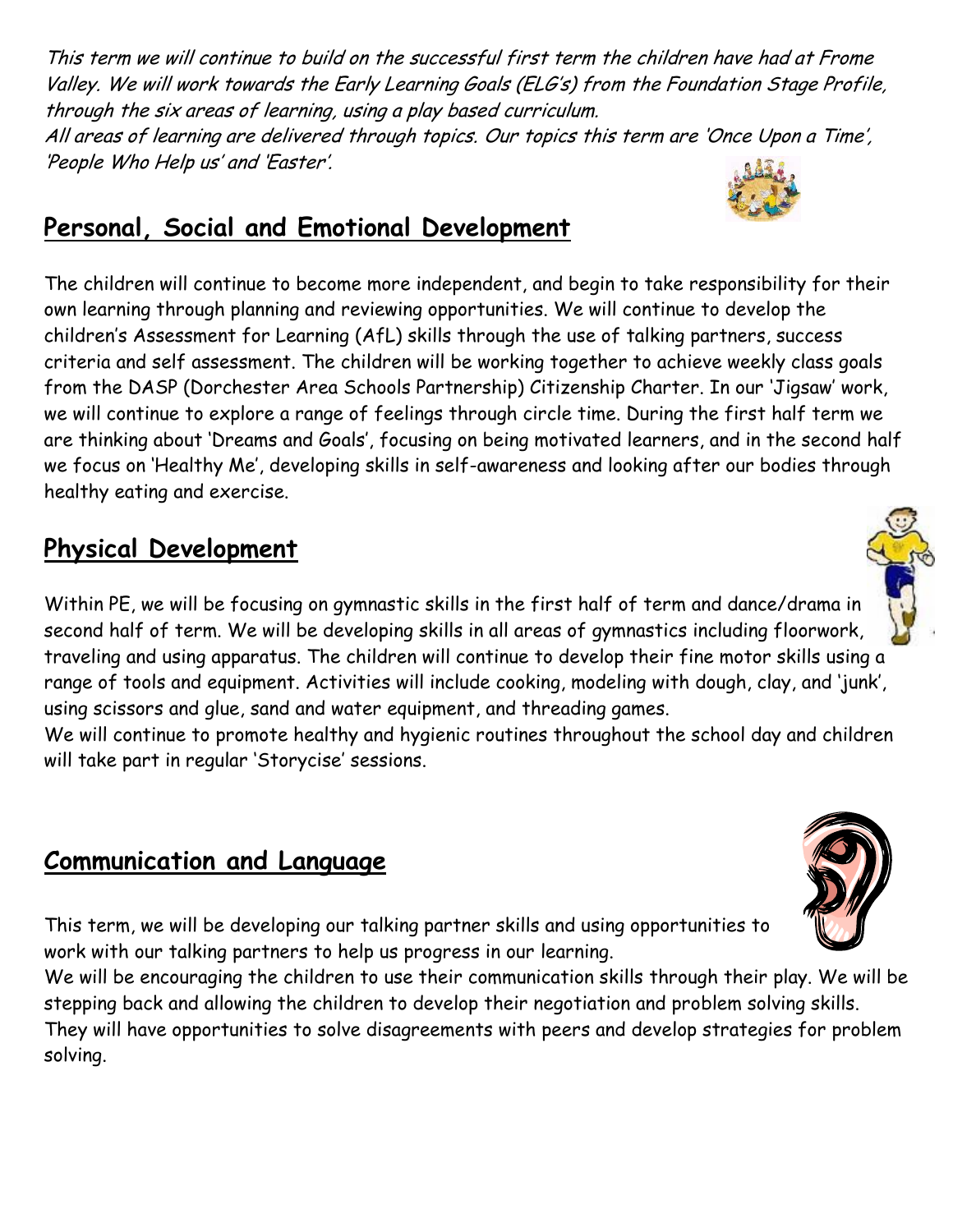#### **Understanding of the World**

**(Science, RE, ICT and Design Technology)**

In the first term, our Science work will focus on 'Investigating materials' looking at floating and sinking, and which materials are waterproof. The children will then be designing and making a boat in DT. In RE, the children continue to explore stories and teachings from a range of religions. The children will learn that the Bible is a special book for Christians. The children will also be learning why Christians make Easter Gardens and why they put a cross in them. In ICT, the children will learn to use a programmable toy (BeeBot) and will use the digital cameras to recreate familiar stories.

#### **Mathematical Development**

The children will develop skills in adding and subtracting, using groups of objects and numbers from 0 –20. To meet the Early learning Goal at the end of the year the children need to be able to add, subtract and work out one more and one less. The children will continue to develop their counting and number recognition skills. Linking with our UW work, the children will begin work on sorting objects based on different criteria. We will be investigating capacity and money through play and exploring time. The children will be introduced to 3D shapes and investigate their names and properties.

#### **Literacy**

The children will continue to progress through theRead Write Inc phonics programme, focusing on blending for reading and segmenting for spelling. They will be learning to read and spell some common words, and continue to develop their handwriting through a range of activities. We will be using a wide selection of fiction and non-fiction texts, linking with our topic work. The children will participate in one-to-one reading and group reading activities. During Traditional Tales, the children will further develop their Speaking and Listening skills by recreating familiar stories through drama.





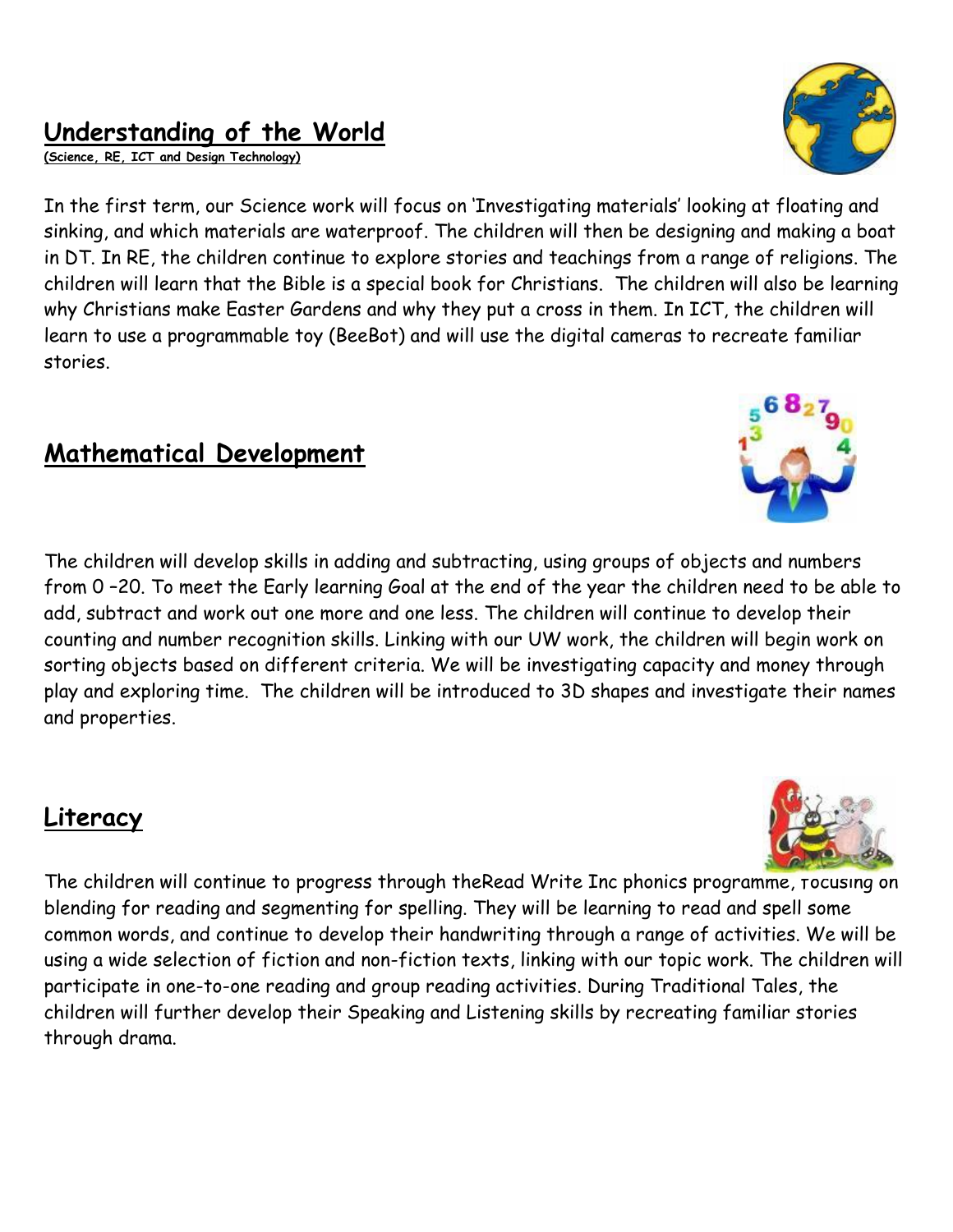#### **Expressive Arts and Design**

**(Art, Music)**



We will be experimenting with a range of artistic techniques, using different mediums and materials. The children will be working towards creating a 'textured' pictures, combining their painting and collage skills. We will also be looking at the work of other artists and expressing our thoughts about their work. The children will continue to develop their fine motor skills by handling a variety of tools and equipment. In Music, the children will explore the sounds of a wide range of instruments. During 'Traditional Tales' we will be using both instruments and our voices to add sound effects to the stories we are looking at. We enjoy daily singing and story time.